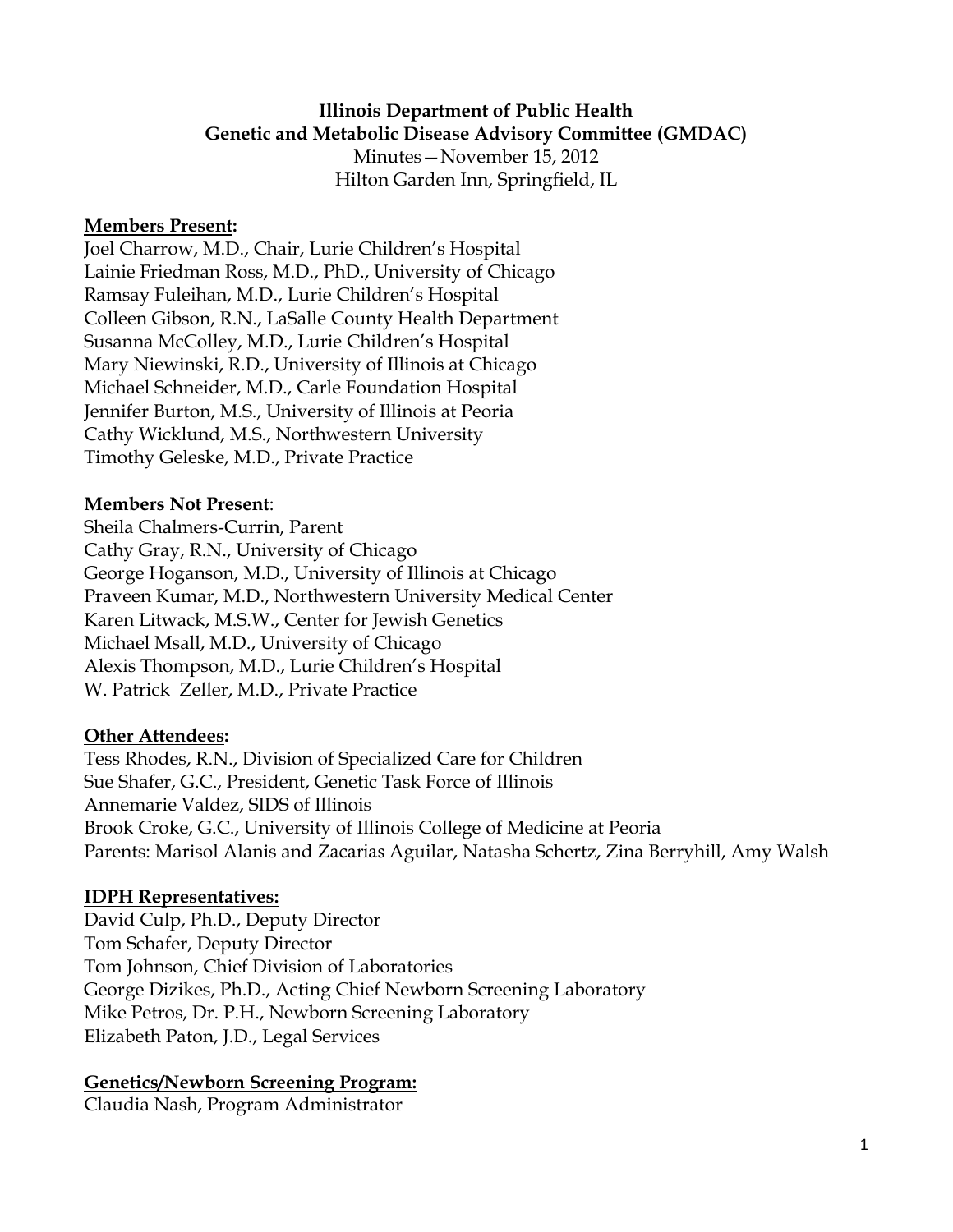Tracey Kreipe and Shannon Harrison, Nurse Consultants Heather Shryock, Data Manager Newborn Screening Staff: Carey Benedict, Debbie Box, Denise Kink, Israel Guerrero, Rhonda Hawkins, Jennifer Holloway, Jessica Miller, Agnes Beavers, Doug Hart, Graduate Student Interns: Princess Johnson, Linda Robinson, Dennis Tiburzi

## **Introductions and Announcement of New Members**

The meeting was called to order at 10:30 a.m. Following general introductions, new members were welcomed to the committee: Mary Niewinski-registered dietician, Jennifer Burtongenetic counselor, Dr. Timothy Geleske-pediatrician and Dr. Ramsay Fuleihan-pediatric immunologist.

# **Retirements**

Dr. Mike Petros was acknowledged for his service to IDPH and the Committee pending his retirement at the end of December.

## **Review of Committee Member Appointment Terms**

Claudia Nash reviewed the committee structure and reminded attendees that member appointments are for a three year term with eligibility for one reappointment. During 2013, only Colleen Gibson's term will expire with an option for renewal. Currently, two vacancies exist; pathologist and consumer representatives. Recommendations for new members to fill the openings were encouraged and may be submitted to Claudia.

# **Approval of Minutes – April 19, 2012 Meeting**

The minutes of the April 19, 2012 spring meeting were unanimously approved.

# **Subcommittee Reports**

# **Newborn Screening and Laboratory Subcommittee (NSLS)**

A copy of the NSLS September 26, 2012 meeting minutes was provided to members, and Dr. Mike Petros summarized the meeting for the group. The lab will be using a new CF DNA mutation panel in the next 3-4 weeks which includes testing for up to 45 mutations. The benign I148t mutation will no longer be reported when this panel is implemented.

Approximately 19,300 samples have been analyzed thus far by tandem mass spectrometry (MS/MS) for amino acids and acylcarnitines using a non-derivatized sample preparation method, and cut-off values for MS/MS results will be adjusted as necessary.

Laboratory staff have been exploring how to proceed with screening infants older than 90 days of age, including adoptees and transfused infants, since current test cut-off levels are applicable only for newborns and not older infants. Dr. Petros queried other states regarding their practice of testing older infants through a national newborn screening ListServ, and found no consensus. The laboratory currently tests all samples received, but may consider discouraging submission of samples for the screening of children older than four months of age.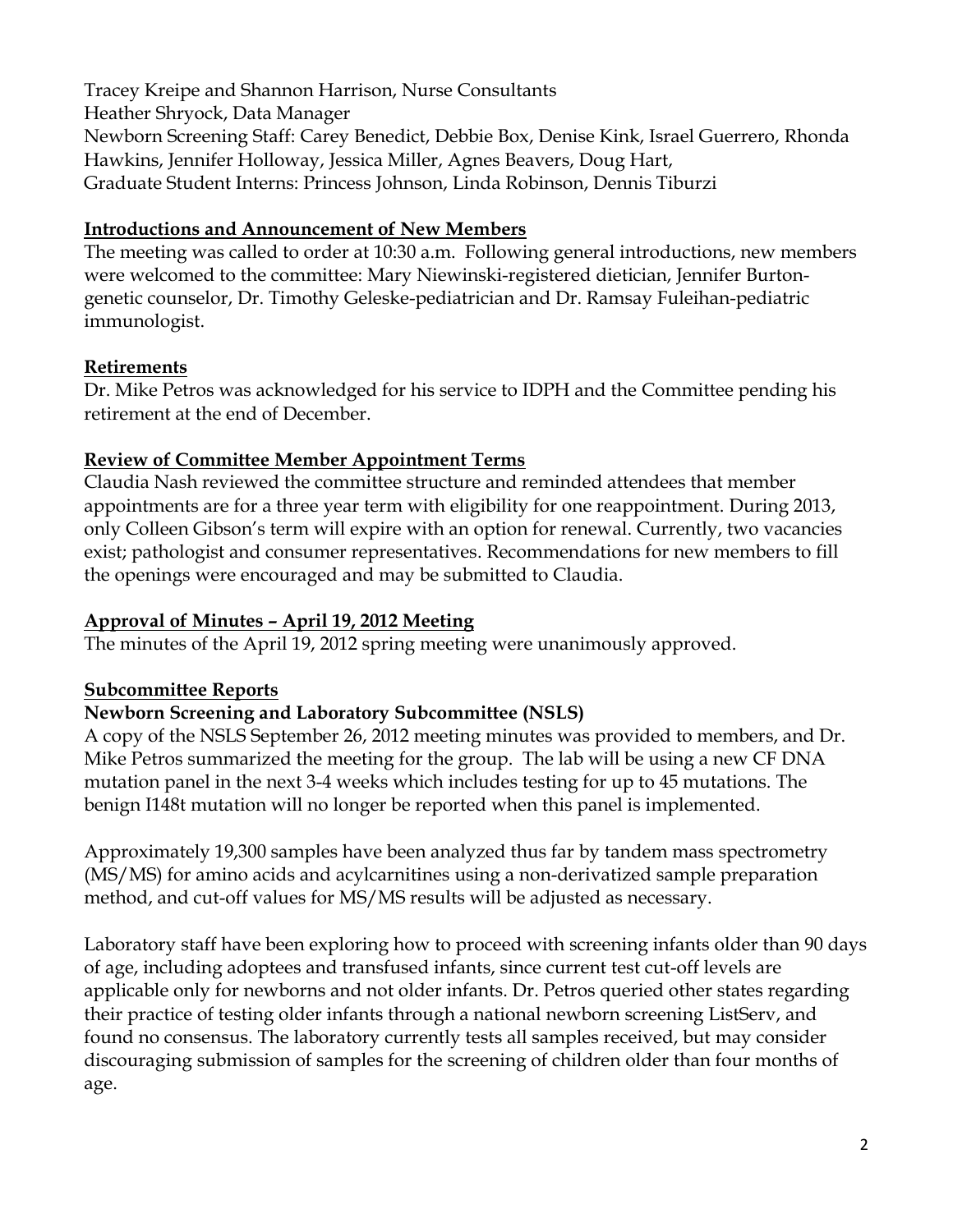Review of galactosemia test data indicated 156 borderline abnormal specimens and 4 presumptive positives out of 10,000 samples tested during August and September 2012. Many newborn screening laboratories in other states also experience a high number of false positive galactosemia test results during warm months.

The laboratory reported an approximate turnaround time as three days for most specimens, from sample receipt to completion of testing. The lab processes approximately 14,200 newborn screening specimens per month.

#### **Newborn Screening Expansion Subcommittee (NSES)**

Claudia Nash reported the NSES has not met since the last full committee meeting in 2011. During previous meetings, the NSES developed a formal submission process for review of suggested additions to the Illinois the NBS panel. Over the past few months, an Illinois parent of a child diagnosed with adrenoleukodystophy (ALD) has contacted Claudia Nash about adding ALD to the Illinois panel. The parent was informed about the NSES expansion protocol and that the national Secretary's Advisory Committee on Heritable Disorders in Newborns and Children preliminarily considered ALD for inclusion in state screening panels, but is awaiting subsequent data to review before further discussion of this disorder. Additional review of ALD by the Secretary's Advisory Committee should be forthcoming in the next few months.

### **Critical Congenital Heart Disease (CCHD) Work Group**

Shannon Harrison informed members that the Illinois CCHD Work Group was formed in January 2012 as recommended by the full Genetic and Metabolic Diseases Advisory Committee. The work group has met nearly each month to review and develop a standardized screening protocol, data collection tool and educational materials. Illinois birthing hospitals were surveyed in August and over 72 hospitals reported they were currently screening or in the process of implementing screening for CCHD, 13 were not screening, and 40 hospitals did not respond to the survey. The work group is very close to finalizing a recommended pulse oximetry screening protocol for birthing hospitals to use on all newborns, and will issue their final report within the next two months. Legislation is needed in Illinois to mandate hospitals conduct CCHD screening of all newborns and will likely be proposed in the Spring 2013 Session. The Centers for Disease Control and Prevention have published educational materials for parents explaining pulse oximetry screening, which the IDPH CCHD work group is recommending to hospitals. The Children's National Medical Center in Washington DC developed a CCHD toolkit for hospitals to use for medical staff education and training. The work group reviewed a data collection tool from the state of Arizona and felt that it included all fields necessary for CCHD data collection. The next Illinois work group meeting is scheduled for December 5, 2012. IDPH staff attorney, Elizabeth Paton, stated the current NBS statute had been erroneously changed to indicate that all screening must occur through tandem mass spectrometry, so when the statute is amended to require CCHD screening, the existing newborn screening language should be modified to accurately reflect testing methods. The work group was informed that the Director's Office may be collaborating with advocacy organizations such as the American Heart Association and the March of Dimes to make CCHD a 2013 legislative priority.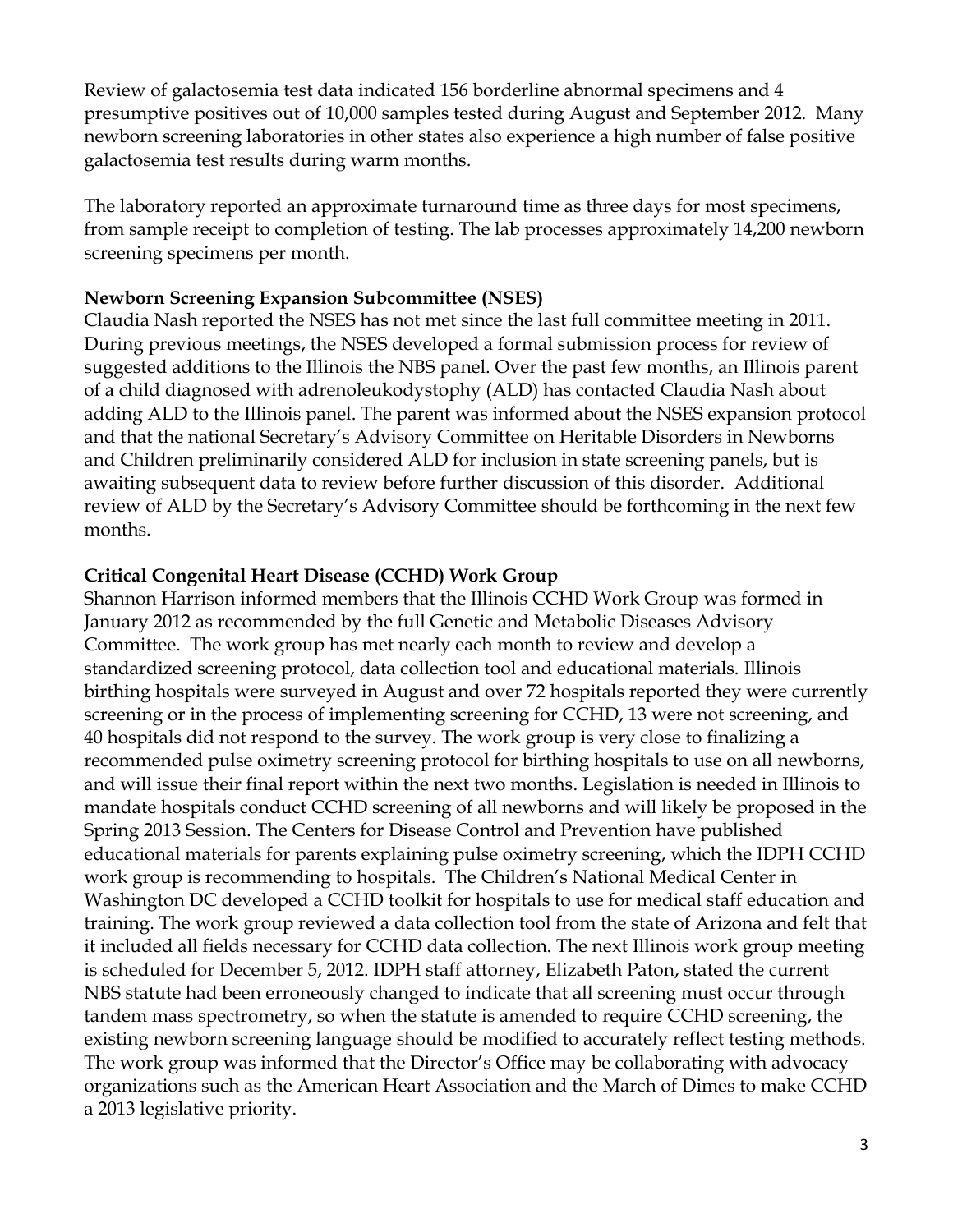## **Cystic Fibrosis (CF) Collaborative**

Dr. McColley discussed the efforts of theCollaborative to review CF statewide screening and diagnostic data and to reduce the percentage of sweat tests with quantity not sufficient (QNS) results, which is nationally recommended to be no greater than 10 percent. The Collaborative is receiving a small amount of funding for the second year from the National Cystic Fibrosis Foundation (CFF) which has been used to conduct site visits to hospitals regarding their sweat test protocol, in an effort to troubleshoot and reduce QNS rates. During the past four quarters, data reviewed from all CF centers that serve Illinois, indicate a QNS rate of seven percent from 3-8 CF Centers, and an aggregate QNS rate of 11% from all centers. A call for applications for a new three year funding cycle will be released in the near future by the CFF, and the Illinois CF Collaborative intends to reapply for continued funding. Dr. Charrow inquired if the recent national chloride contamination of some types of sweat test kits should be a concern for Illinois. The Committee was informed that the test kits used by Illinois CF Centers were not a part of the contamination incident.

## **Remarks from IDPH Office of Director**

Dr. Kohrman introduced himself and explained his current responsibilities with IDPH, which include serving as a consultant to the Director and as chairman of the Institutional Review Board. Dr. Kohrman recently visited the IDPH Newborn Screening Laboratory and Follow up Program and is pleased with the overall functioning of the newborn screening process. Dr. Kohrman stated that the goal of Director Hasbrouck is to ensure proper supports are available with any proposed newborn screening expansion. He also stated that Dr. Hasbrouck considers the Advisory Committee to be the primary body to advise and guide IDPH through future expansion efforts. It is expected that the GMDAC will frequently use the recommendations of the Secretary's Advisory Committee to recommend new additions to the Illinois panel. Dr. Kohrman also stated that the Director's Office is committed to a new state public health lab facility, hopefully in the near future.

### **Update – Timeline for Implementation of Expanded Testing**

Dr. Dizikes reported that although IDPH does currently have statutory authority to perform screening for lysosomal storage disorders (LSDs) and severe combined immunodeficiency (SCID), screening has not yet been implemented due to delays in procuring the necessary testing equipment. Some pilot LSD testing has been completed for six of the seven mandated LSDs except MPS II. It is anticipated that another 2-3 months will be required to establish baseline and cutoff values, and the IDPH laboratory will conduct a comparison study with Perkin Elmer Genetics Laboratory to ensure consistent results. Regarding Krabbe testing, the New York Department of Public Health Laboratory has tentatively agreed to perform molecular studies on the estimated 70 presumptive positive cases per year for Illinois that are expected. A written agreement will be finalized.

The IDPH laboratory is also proceeding with preparations for SCID pilot testing. There was a question whether Perkin Elmer Genetics could be used on a contractual basis to begin SCID testing until all the necessary equipment is procured. Tom Johnson stated IDPH would still have to enter into a contract for services which frequently takes as long as the purchase of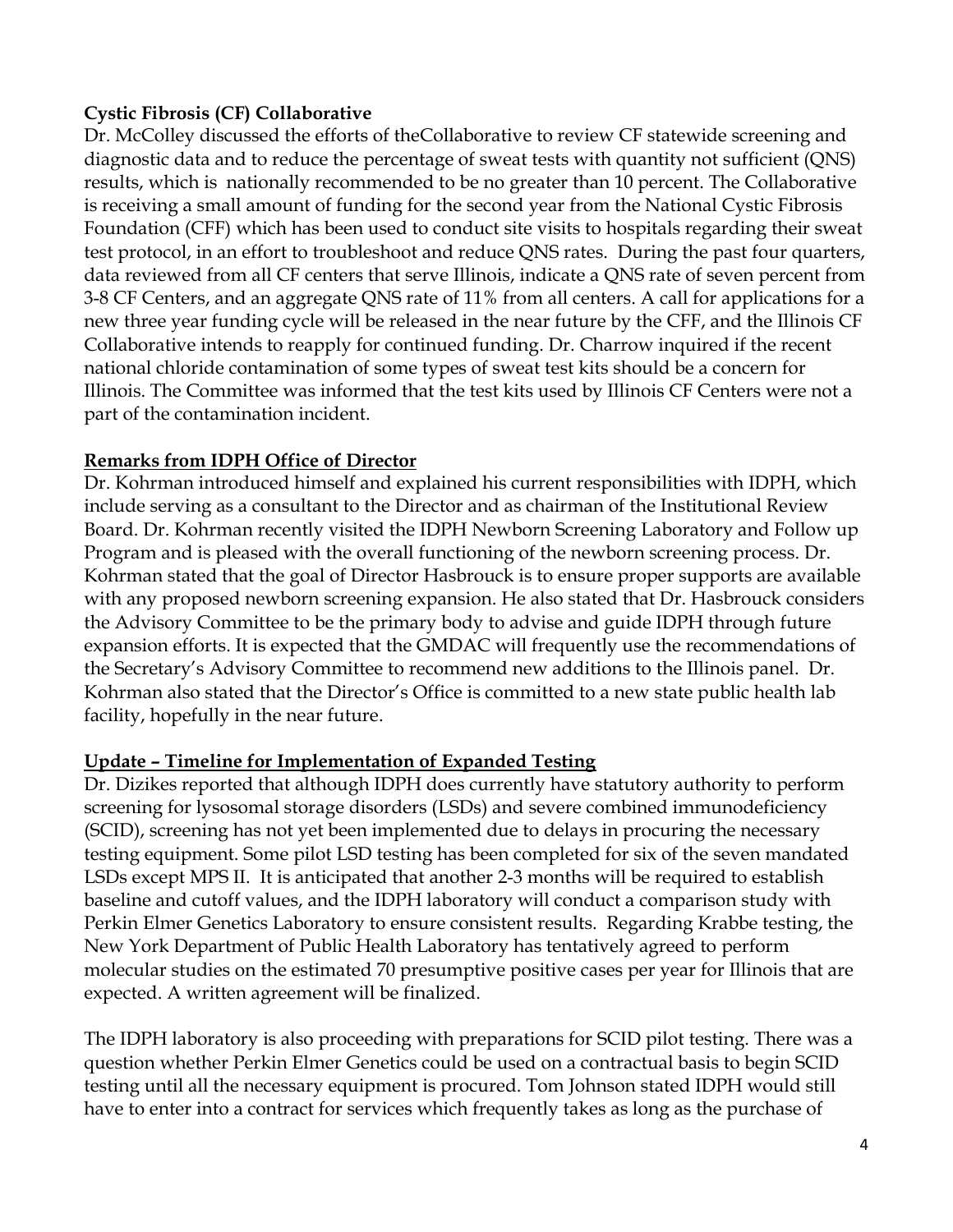equipment, and IDPH would need to build-up funds to pay for contractual testing services. Hospitals that will be included in the pilot have not yet been identified for either LSD or SCID testing.

Dr. Dizikes also stated that work is continuing regarding implementation of an electronic data transfer interface between the IDPH newborn screening laboratory and Northwestern Memorial Hospital, which has the highest number of births in the state. This HL7 interface would create an electronic transfer of patient information to IDPH directly from the medical record and would transfer newborn screening test results from IDPH to the hospital medical record. Once this process is successfully in place at Northwestern, it will be implemented at other birth hospitals, which should reduce data entry time and errors for hospital and IDPH staff.

Tom Johnson informed the committee that the IDPH newborn screening laboratory has drafted a continuity of operations retainer contract with Perkin Elmer Genetics Laboratory. IDPH had explored the possibility of utilizing neighboring states, but unfortunately none could handle the volume of Illinois samples in the event of an emergency shut down of the IDPH laboratory.

Dr. Ross verbalized her ongoing concerns regarding the failure to require parental consent for the expanded testing for lysosomal storage disorders, which she indicated would be expressed in forthcoming publications.

### **IDPH Report**

# **Newborn Screening Laboratory – Section Chief Update**

Dr. George Dizikes reported that he remains the acting Newborn Screening Laboratory Section Chief, but has continued to work with CMS on various recruitment strategies. Further suggestions regarding recruitment methods or concerns from qualified individuals should be addressed to Dr. Dizikes.

### **Newborn Screening Follow-Up Program**

Tracey Kreipe introduced three new follow-up staff and two graduate student interns from the Newborn Screening Follow up Program. There remain two vacancies for cystic fibrosis and galactosemia/biotinidase follow-up. A Northwestern Genetic Counseling Student has also been assigned to work on a part time basis with the follow up program.

Staff continue to conduct monthly meetings of the CF Collaborative and CCHD Workgroup, the quarterly Newborn Screening Laboratory Subcommittee, and the Newborn Screening Expansion Subcommittee. In addition, staff participated on monthly national conference calls regarding SCID implementation, and hemoglobinopathy screening, as well as in Region 4 Genetics Collaborative workgroups regarding long-term follow-up and endocrine disorders. Representatives from IDPH Lab, contact hospitals, specialists, and parents attended the Region 4 annual meeting held in September in Michigan.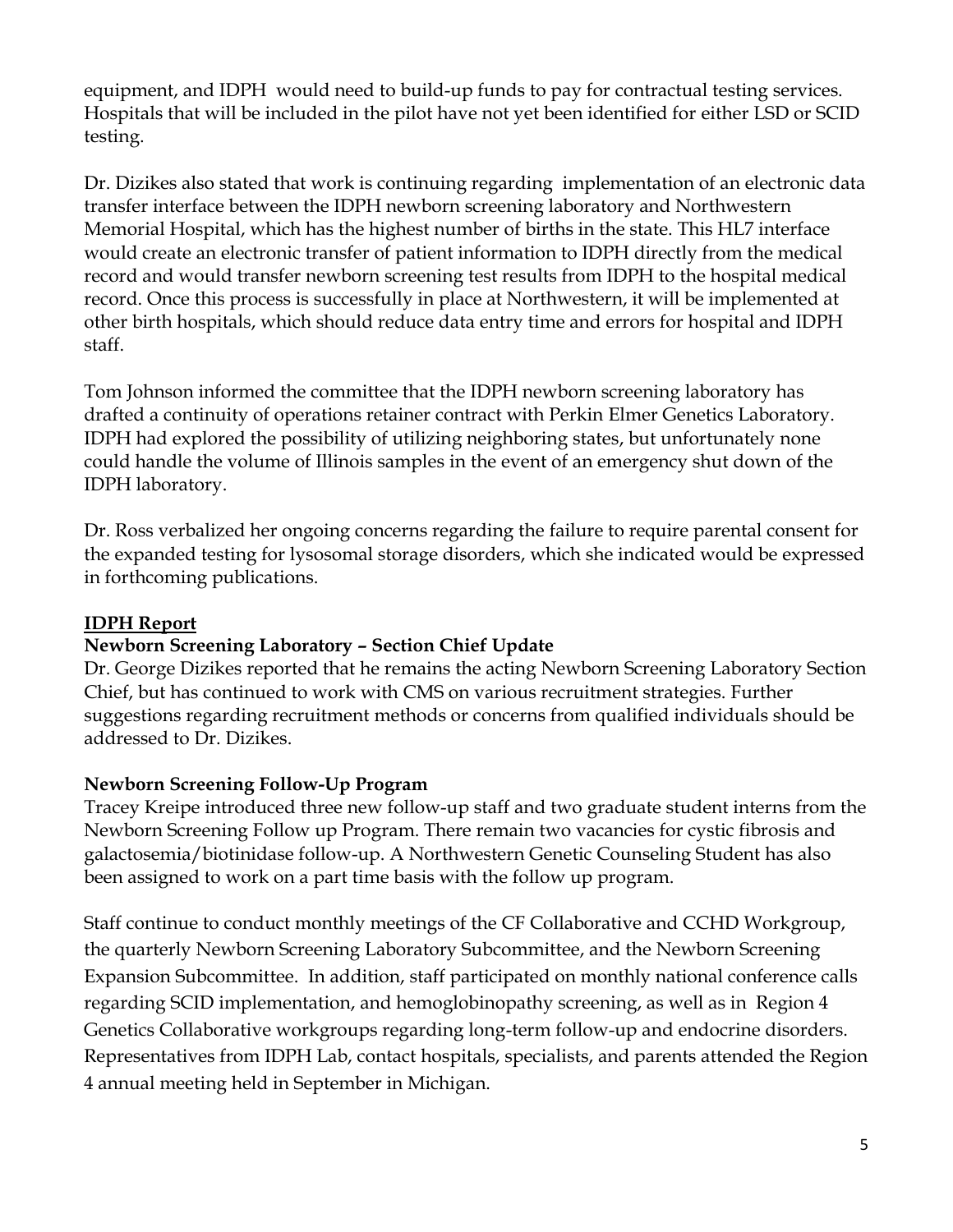With continued requests for data being received, further efforts are being made to explore improved methods of extracting data from the Perkin Elmer newborn screening data system.

Preparations are also underway for a staff business continuity exercise.

The Newborn Screening Laboratory Subcommittee, laboratory and follow up program staff are reviewing cut-off values regarding the high volume of galactosemia abnormal results that occurred during the warm summer months, to better prepare for the summer of 2013.

# **SIDS Program**

Nikki Woolverton reported on the SIDS/Infant Mortality Program and IDPH Genetics grants. Under Illinois law, coroners and medical examiners must report any sudden and unexpected infant death to IDPH within 72 hours. Following coroner notification, the staff contacts a local public health nurse and requests a visit to the family to inform parents of community support services. IDPH also sends letters of condolence to families and provides information about bereavement resources. Approximately 200 infant death reports are received annually, including those for possible SIDS, overlay and entrapment or other causes of sudden, unexpected infant deaths.

## **Genetics Program Grantees**

For fiscal year 2013, Nikki Woolverton stated IDPH is providing funding to sixty-one agencies. Grantees include seventeen hospital-based medical genetics programs, ten pediatric hematology programs, and thirty-four local health departments. IDPH also provides funding for the Comprehensive Sickle Cell Clinical Care Program through the University of Illinois at Chicago Sickle Cell Center and Project Safe Sleep Education and Outreach through Sudden Infant Death Services of Illinois, Inc. (SIDS of Illinois).

### **Educational Activities**

Shannon Harrison provided the following summary: Monthly educational emails are being sent to all Illinois birthing hospitals regarding newborn screening and to local public health departments regarding various topics related to genetics, newborn screening, and SIDS. Current newborn screening fact sheets have been updated and are on the IDPH website. Practitioner fact sheets for SCID and LSDs have been finalized. Changes to the Newborn Screening Practitioner's Manual to include information on LSDs and SCID have been completed. A new Data System procedure manual for staff and a Policy and Procedure manual for the entire Genetics Section is being developed.

### **Secretary's Advisory Committee on Heritable Disorders in Newborns and Children**

Various documents from the Secretary's Advisory Committee on Heritable Disorders in Newborns and Children were provided and discussed, including: 1) Summary of NBS panel expansion; 2) Condition Review / Matrix Document; 3) Minutes from the May 2012 Meeting and the 2012 Annual Report; 4) Summary document of HHS Secretary's recent recommendations; 5) Retention and use of dried blood spots. Cathy Wicklund, who serves on